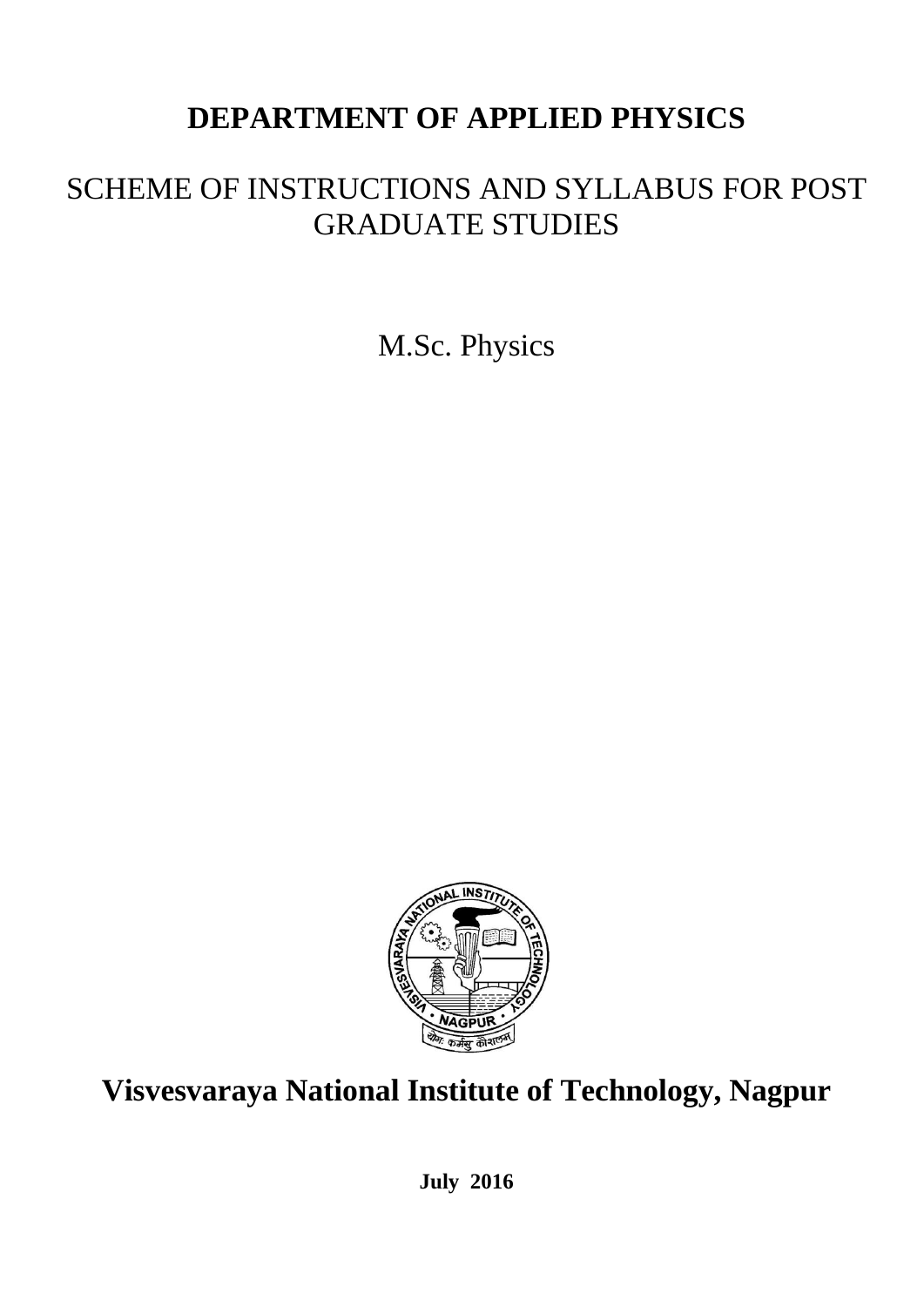## **MISSION AND VISION OF VISVESVARAYA NATIONAL INSTITUTE OF TECHNOLOGY, NAGPUR**



#### **MISSION**

The Mission of VNIT is to achieve high standards of excellence in generating and propagating knowledge in engineering and allied disciplines. V.N.I.T. is committed to providing an education that combines rigorous academics with joy of discovery. The Institute encourages its community to engage in a dialogue with society to be able to effectively contribute for the betterment of humankind.

#### **VISION**

To contribute effectively to the national endeavour of producing quality human resource of world class standard by developing a sustainable technical education system to meet the changing technological needs of the Country, incorporating relevant social concerns and to build an environment to create and propagate innovative technologies for the economic development of the Nation.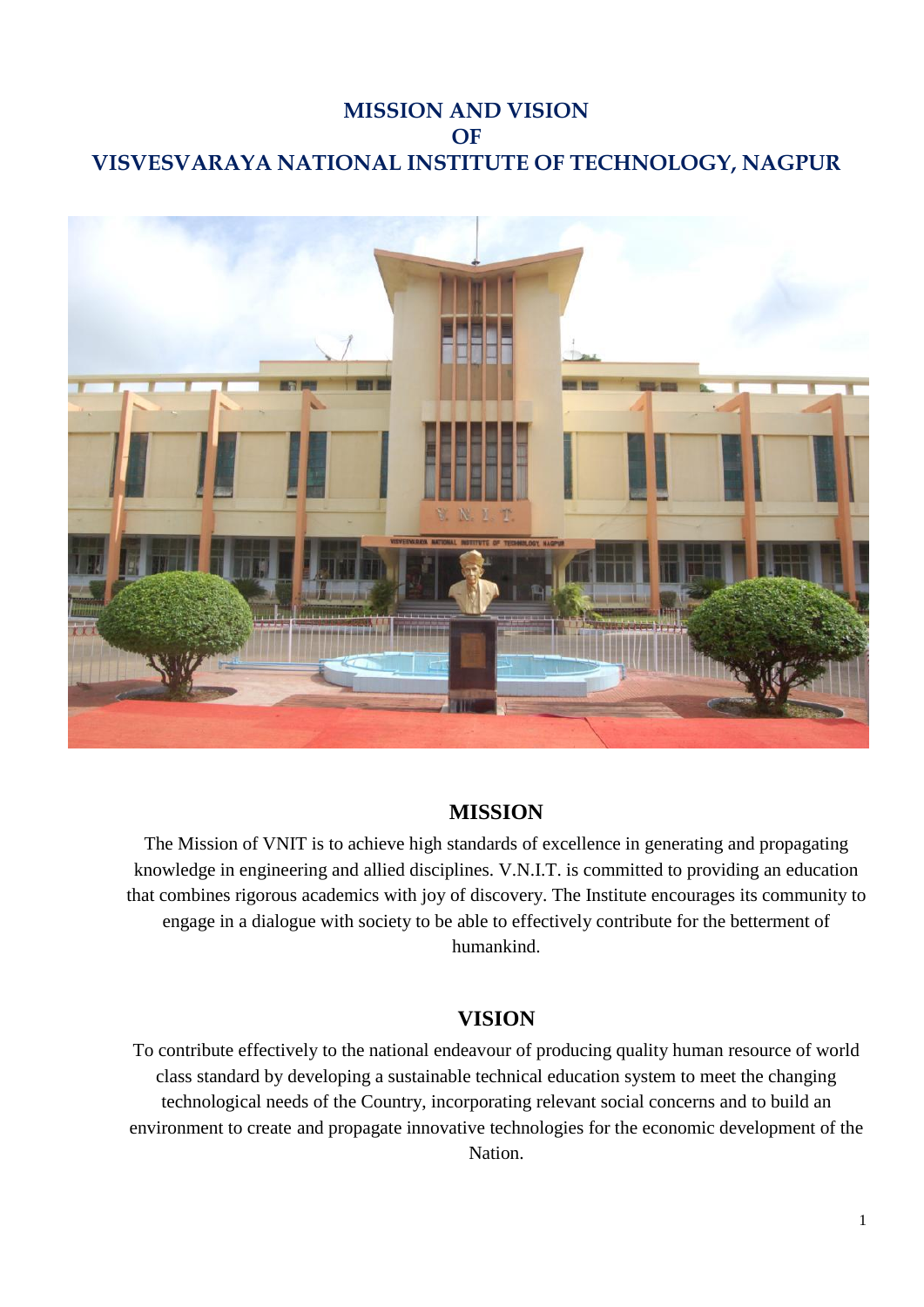## **DEPARTMENT OF APPLIED PHYSICS, V. N. I. T. Nagpur**



#### **Objective of the M.Sc.(Physics) Program:**

The objective of M.Sc.(Physics) program is to imparts basic concepts in theoretical as well as practical aspects of physics, so that students are able to tackle physics problems. Beside this program lays thrust on fundamentals of core and applied subjects of Physics. This will be of great help for shaping a career in research, higher and technical education and industry.

#### **Brief about PG programs:**

There are two types of subjects: Core and Elective. Core courses are compulsory and some courses from Electives are to be taken to complete the required credits.

| <b>Postgraduate Core (PC)</b> |        | <b>Postgraduate Elective (PE)</b> |        |  |
|-------------------------------|--------|-----------------------------------|--------|--|
| Category                      | Credit | Category                          | Credit |  |
| Departmental Core<br>(DC)     | 58     | Departmental Electives (DE)       |        |  |
| Basic Science (BS)            |        | Other Courses (OC)                | ()()   |  |
| Total                         | 58     | Total                             |        |  |
| Grand Total $PC + PE$         |        |                                   |        |  |

#### **TABLE 1. CREDIT REQUIREMENTS FOR M.Sc. STUDIES**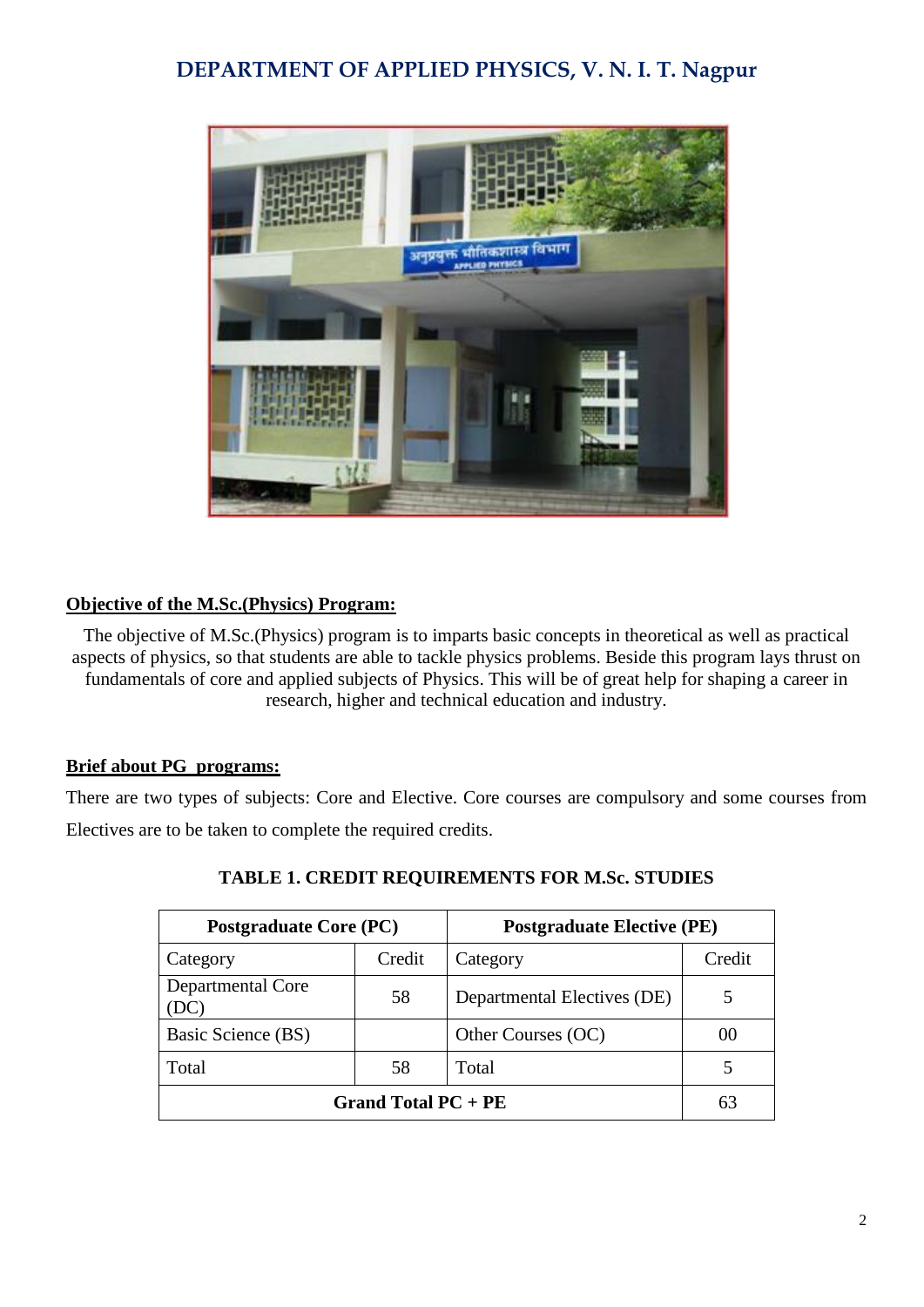The number of credits attached to a subject depends on number of classes in a week. For example a subject with 3-1-0 (L-T-P) means it has 3 Lectures, 1 Tutorial and 0 Practical in a week. This subject will have eight credits  $(3x^2 + 1x^2 + 0x^2) = 8$ . If a student is declared pass in a subject, then he/she gets the credits associated with that subject. Depending on marks scored in a subject, student is given a Grade. Each grade has got certain grade points as follows:

| Grades              | AA | AB | BB | BC | <sub>CC</sub> |    | DD | FF   |
|---------------------|----|----|----|----|---------------|----|----|------|
| <b>Grade Points</b> | 10 | 09 | 08 |    | 06            | 05 | 04 | Fail |

The performance of a student will be evaluated in terms of two indices, viz. the Semester Grade Point Average (SGPA) which is the Grade Point Average for a semester and Cumulative Grade Point Average (CGPA) which is the Grade Point Average for all the completed semesters at any point in time. SGPA & CGPA are:

$$
\textit{SGPA} = \frac{\sum_{semester}{(Course\,rcedits\,X\,Grade\,points)} for\,all\,course\,except\,audit}{\sum_{semester}{(Course\,credits\,)} for\,all\, courses\,except\,audit}
$$

#### $CGPA$

$$
= \frac{\sum_{All \, semester} \, (Course \, credits \, X \, Grade \, points) for \, all \, courses \, with \, pass \, grade \, except \, audit}{\sum_{All \, semester} \, (Course \, credits \,) for \, all \, courses \, except \, audit}
$$

Students can Audit a few subjects. i.e., they can attend the classes and do home work and give exam also, but they will not get any credit for that subject. Audit subjects are for self enhancement of students.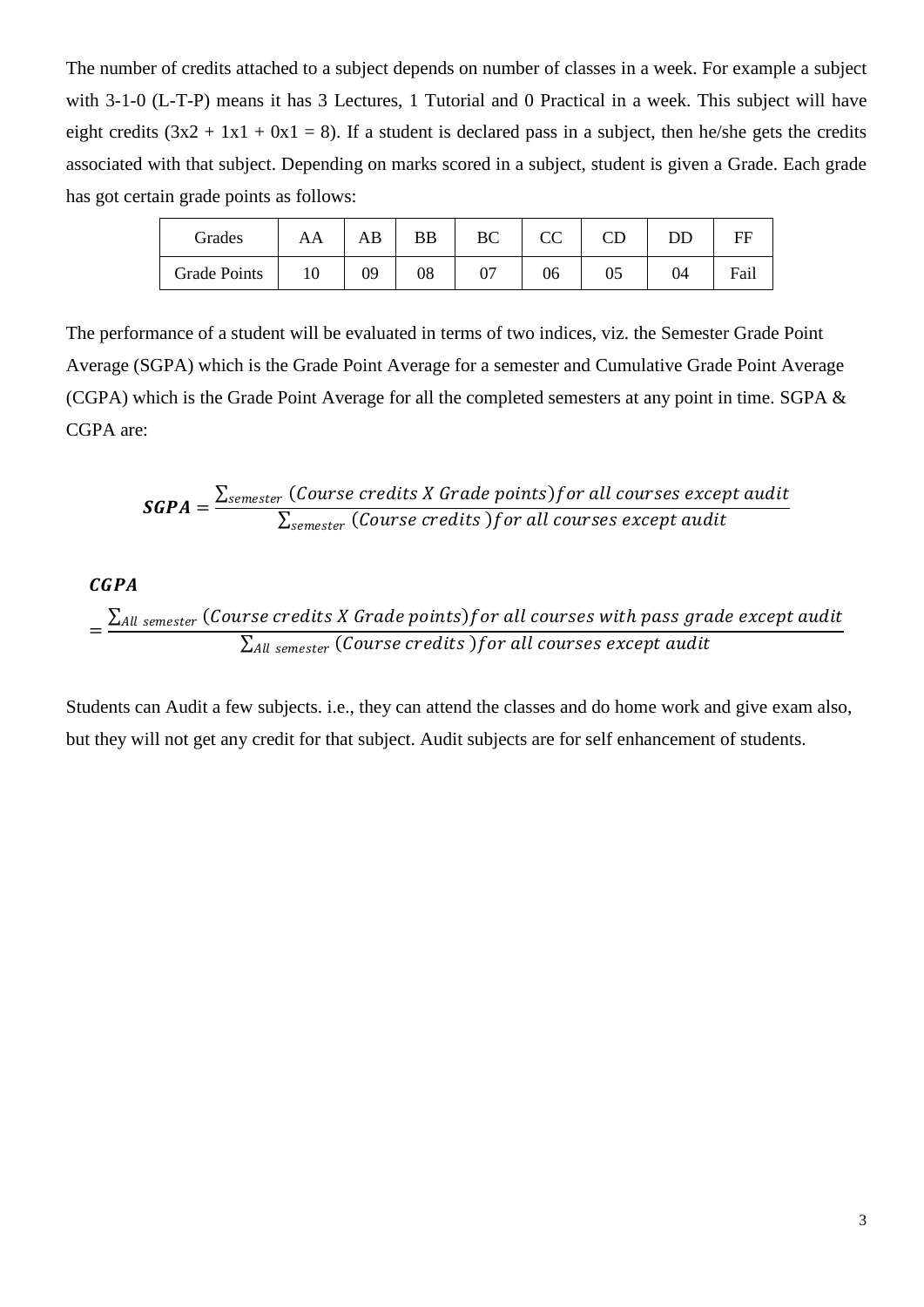## **Scheme of Instructions for M. Sc.**

## Details of credits:

| <b>I</b> Semester                  |                                       |             | <b>II</b> Semester           |                              |                                                    |             |                |
|------------------------------------|---------------------------------------|-------------|------------------------------|------------------------------|----------------------------------------------------|-------------|----------------|
| Code                               | Course                                | $L-T-P$     | Credits                      | Code                         | Course                                             | $L-T-P$     | Credits        |
| Core                               |                                       |             |                              | Core                         |                                                    |             |                |
| <b>PHL511</b>                      | Classical<br>Mechanics                | $3 - 0 - 0$ | 3                            | <b>PHL521</b>                | Quantum<br>Mechanics                               | $3 - 0 - 0$ | 3              |
| <b>PHL512</b>                      | Electronics-1                         | $3 - 0 - 0$ | 3                            | <b>PHL522</b>                | Electrodynamics                                    | $3 - 0 - 0$ | 3              |
| <b>PHL514</b>                      | Communication<br>skill                | $2 - 0 - 0$ | Audit                        | <b>PHL523</b>                | Electronics-II                                     | $3-0-0$     | 3              |
| PHP515                             | <b>General Physics</b><br>Lab         | $0 - 0 - 6$ | $\overline{3}$               | <b>PHL524</b>                | Statistical<br>$3 - 0 - 0$<br>Mechanics            |             | $\overline{3}$ |
| <b>PHL513</b>                      | Mathematical<br>Physics               | $3 - 0 - 0$ | 3                            | <b>PHL525</b>                | Thin<br>Film<br>Techniques                         | $3 - 0 - 0$ | $\overline{3}$ |
| <b>CSL501</b>                      | Computer<br>Programming               | $3 - 0 - 0$ | 3                            | <b>PHP526</b>                | <b>Electronics Lab</b>                             | $0 - 0 - 6$ | $\overline{3}$ |
| <b>CSP501</b>                      | Computer<br>Programming               | $0 - 0 - 2$ | $\mathbf{1}$                 |                              |                                                    |             |                |
| <b>Total No. Of Credits:</b>       |                                       |             | 16                           | <b>Total No. Of Credits:</b> |                                                    |             | 18             |
|                                    |                                       |             |                              |                              |                                                    |             |                |
| <b>III</b> Semester                |                                       |             | <b>IV Semester</b>           |                              |                                                    |             |                |
| Code                               | Course                                | $L-T-P$     | Credits                      | Code                         | Course                                             | $L-T-P$     | Credits        |
| Core                               |                                       |             |                              | Core                         |                                                    |             |                |
| <b>PHL531</b>                      | Solid<br><b>State</b><br>Physics      | $3 - 0 - 0$ | 3                            | <b>PHL534</b>                | Nuclear<br>and<br>Particle physics                 | $3 - 0 - 0$ | 3              |
| <b>PHL532</b>                      | Atomic<br>and<br>Molecular<br>Physics | $3 - 0 - 0$ | 3                            | <b>PHL537</b>                | Nanomaterials                                      | $3-0-0$     | 3              |
| <b>PHL533</b>                      | Material<br>Science                   | $3 - 0 - 0$ | $\overline{3}$               | <b>PHD502</b>                | Project Phase -<br>$\mathop{\mathrm{II}}\nolimits$ |             | $\overline{4}$ |
| <b>PHP533</b>                      | Material<br>Science Lab               | $0 - 0 - 4$ | $\overline{2}$               |                              |                                                    |             |                |
| <b>PHD501</b>                      | Project Phase -                       |             | 3                            |                              |                                                    |             |                |
| <b>Total No. Of Credits:</b><br>14 |                                       |             | <b>Total No. Of Credits:</b> |                              |                                                    | 10          |                |
| <b>Elective</b>                    |                                       |             |                              |                              |                                                    |             |                |
| <b>PHL536</b>                      | Characterisation<br>of Materials      | $3 - 0 - 0$ | $\overline{3}$               |                              |                                                    |             |                |
| PHP536                             | Characterisation<br>of Materials      | $0 - 0 - 4$ | $\overline{2}$               |                              |                                                    |             |                |

 **Total No. Of Credits : 5**  Complete Course Credits : 63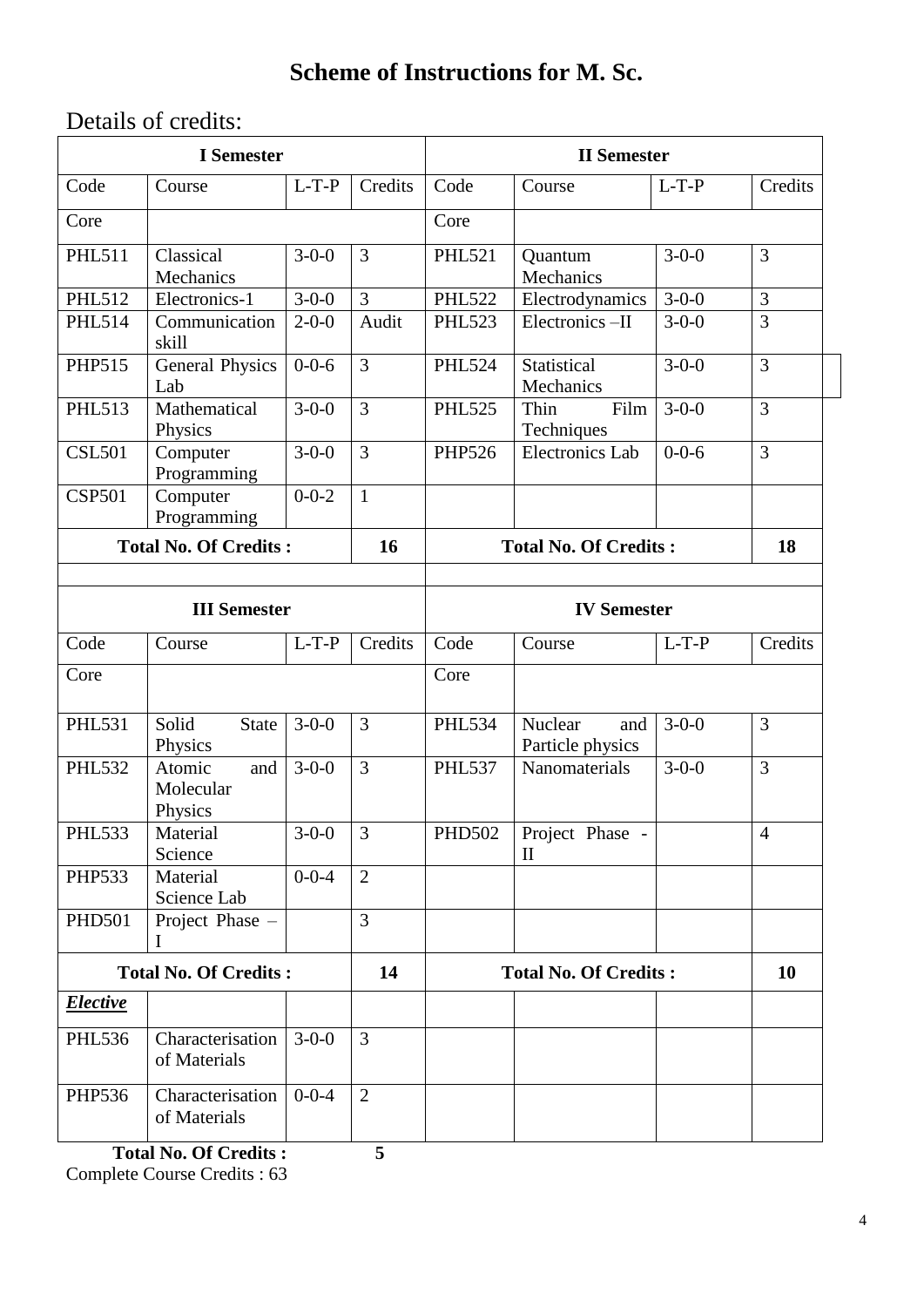**Course Name: PHL511 – Classical Mechanics** 

**Pre-requisites:** Nil

**Offered in:** I Semester (Odd Semester)

**Scheme and Credit:** [(3-0-0); Credits: 3]

#### **Type of Course:** Core

**Course Assessment Method:** Sessional I (15%), Sessional II (15%), Internal assessment through assignments/seminar/quizzes (10%), End Semester exam (60%).

#### **Syllabus:**

Revision of Newtonian mechanics, constraints, Generalized coordinates Lagrange's equations of motion, Noethers theorem. Hamilton's function and Hamilton's equation of motion, Legendre transform, Phase space, Phase trajectories, Principle of least action, Hamiltonian principle.

Two body central force problem, Kepler problem, Scattering, Virial theorem.

Non-inertial frames of reference and pseudo forces, Elements of rigid body dynamics. Small oscillations, Normal mode analysis, Normal modes of a harmonic chain. Principle and postulate of relativity, Lorentz transformation , Length contraction, Time dilation and the Doppler Effect, Relativistic invariance of physical laws.

Recommended Books:

1. Classical Mechanics, H. Goldstein, 2nd Edition, Narosa Pub.

2. Classical Mechanics, N.C.Rana and P.S.Joag ,Tata Mc-Graw Hill Publishing Company Limited, New Delhi.

3. Mechanics ,L.D Landau and E.M.Lifshitz, Pergamon press, 1960

4. Classical mechanics, K.R.Srinivasa Rao, Univesities Press, Delhi

5. Introduction to mechanics, D. Kleppner, R.J. Kolenkow, McGraw Hill

#### **Course Name: PHL512 - Electronics-I**

**Pre-requisites:** Nil

**Offered in:** I Semester (Odd Semester)

**Scheme and Credit:** [(3-0-0); Credits: 3]

**Type of Course:** Core

**Course Assessment Method:** Sessional I (15%), Sessional II (15%), Internal assessment through assignments/seminar/quizzes (10%), End Semester exam (60%).

#### **Syllabus:**

Operational amplifiers: Differential amplifier using transistors, operational amplifier characteristics, negative feedback configuration, application circuits (inverter, non-inverter, adder, integrator, differentiator, waveform generator, comparator and Schmidt trigger).

Transistor as a switch, feedback in amplifier. Digital logic gates, combinational circuits, Digital techniques and applications, registers, counters and comparators.

A/D and D/A convertors, applications. Transducers (temperature, pressure, magnetic field, vibration, optical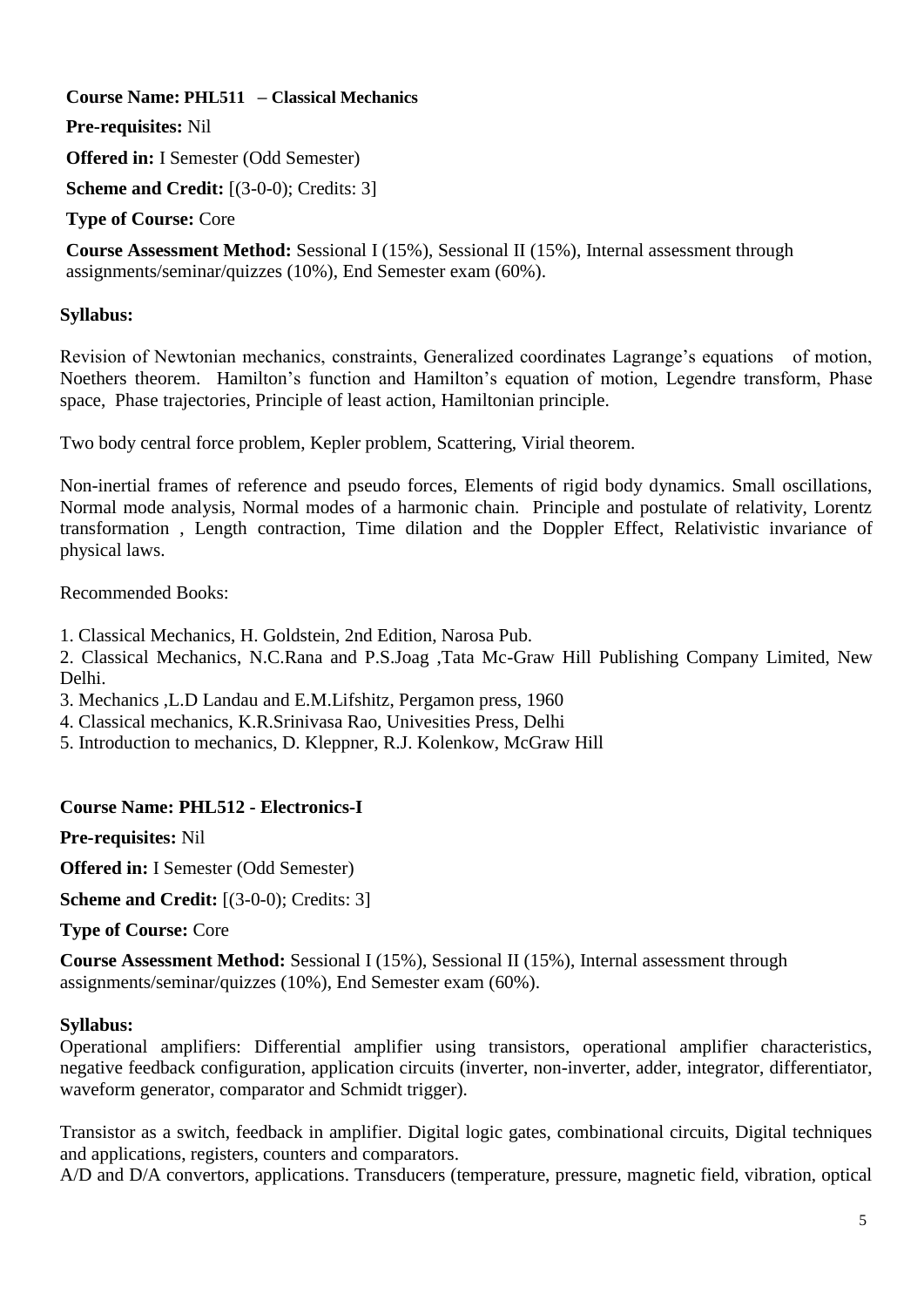and particle detectors), Impedance matching, amplification (op amp based, instrumentation amplifier, feedback) filtering and noise reduction, shielding and grounding.

Recommended Books:

- 1. Solid state electronic devices, B.G. Streetman, Prentice Hall of India, New Delhi, 1995
- 2. Microelectronics, J.Millman, Mc Graw Hill International, 1987.
- 3. Process control and instrumentation, C. D. Johnson, Prentice Hall of India, New Delhi, 2000.

#### **Course Name: PHL516 - Mathematical Physics**

#### **Pre-requisites:** Nil

**Offered in:** I Semester (Odd Semester)

**Scheme and Credit:** [(3-0-0); Credits: 3]

**Type of Course:** Core

**Course Assessment Method:** Sessional I (15%), Sessional II (15%), Internal assessment through assignments/seminar/quizzes (10%), End Semester exam (60%).

#### **Syllabus:**

Linear vector spaces, eigen values and eigen vectors of matrices, linear ordinary differential equations of second order, special functions.

Fourier series and transforms, functions of a complex variable and residue calculus.

Partial differential equations (Laplace equation in two and three dimensions in rectangular and polar coordinates, wave equation).

Introduction to tensors and index notation, Introduction to group theory.

Recommended Books:

1. 'Mathematical Methods in the Physical Sciences' Mary L. Boas , Wiley.

2.Advance Engineering Mathematics , Kreyzig , Wiley India

3. Mathematical Physics, H.K.Dass

4. Mathematical methods for physicists, Arfken, Weber, the Maple vail Manufacturing group, Academic press, 5th edition.

#### **Course Name: - PHL521 : Quantum Mechanics**

**Pre-requisites:** Nil

**Offered in: I**I Semester (Even Semester)

**Scheme and Credit:** [(3-0-0); Credits: 3]

**Type of Course:** Core

**Course Assessment Method:** Sessional I (15%), Sessional II (15%), Internal assessment through assignments/seminar/quizzes (10%), End Semester exam (60%).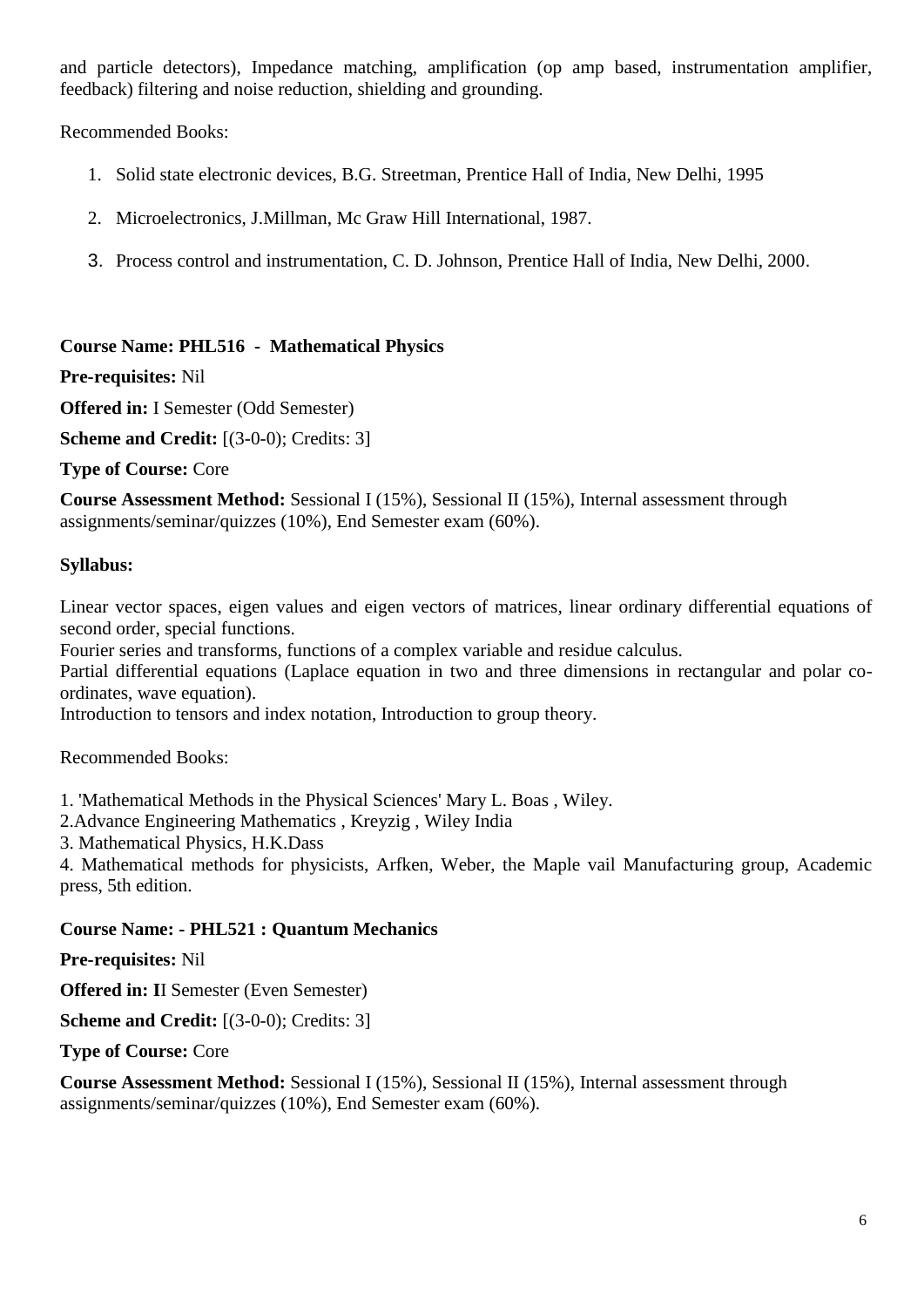#### **Syllabus:**

Basic principles of Quantum mechanics, probabilities and probability amplitudes, wave functions, probability density and probability current. Schrödinger equation, application to linear harmonic oscillator, rigid rotor, hydrogen atom.

WKB approximation, WKB wave function criterion for validity of approximation, application to bound state.

Time dependent perturbation , transition probabilities, Time independent perturbation, degenerate cases, Spin states of electron, Pauli's spin matrix.

Scattering theory, Born approximation, Scattering cross section.

#### **Recommended books:**

- 1.Quantum Mechanics, E.Merzbacher, John Wiley (Asia) 1999
- 2. Quantum mechanics, G. Aruldhas ,

3. A Textbook of Quantum Mechanics, P.M.Mathews and K.Venkatesan, Tata McGraw Hill 1977

- 4. Principles of Quantum Mechanics, R.Shankar, Springer (Indian edition)
- 5 Quantum Mechanics, B.H.Bransden, C.J.Jaochim, Longman Scientific and Technical publication.

#### **Course Name: - PHL522: Electrodynamics**

**Pre-requisites:** Nil

**Offered in: I**I Semester (Even Semester)

**Scheme and Credit:** [(3-0-0); Credits: 3]

#### **Type of Course:** Core

**Course Assessment Method:** Sessional I (15%), Sessional II (15%), Internal assessment through assignments/seminar/quizzes (10%), End Semester exam (60%).

#### **Syllabus :**

Gauss law, Laplace and Poisson's equation, induced charges, Green's theorem, Laplace equation, Boundary conditions and uniqueness theorem, method of images, multipole expansion.

Biot-Savart law, magnetic vector potential, magnetic field in matter.

Faraday's law, Maxwell's equations, conservation laws, electromagnetic wave in free space, wave equation, reflection, refraction and propogation of waves. Dipole radiation, electric and magnetic dipole radiation.

Fields at the surface of and within conductor, cylindrical cavity and wave guide, Modes in rectangular waveguide, Modes in dielectric waveguides.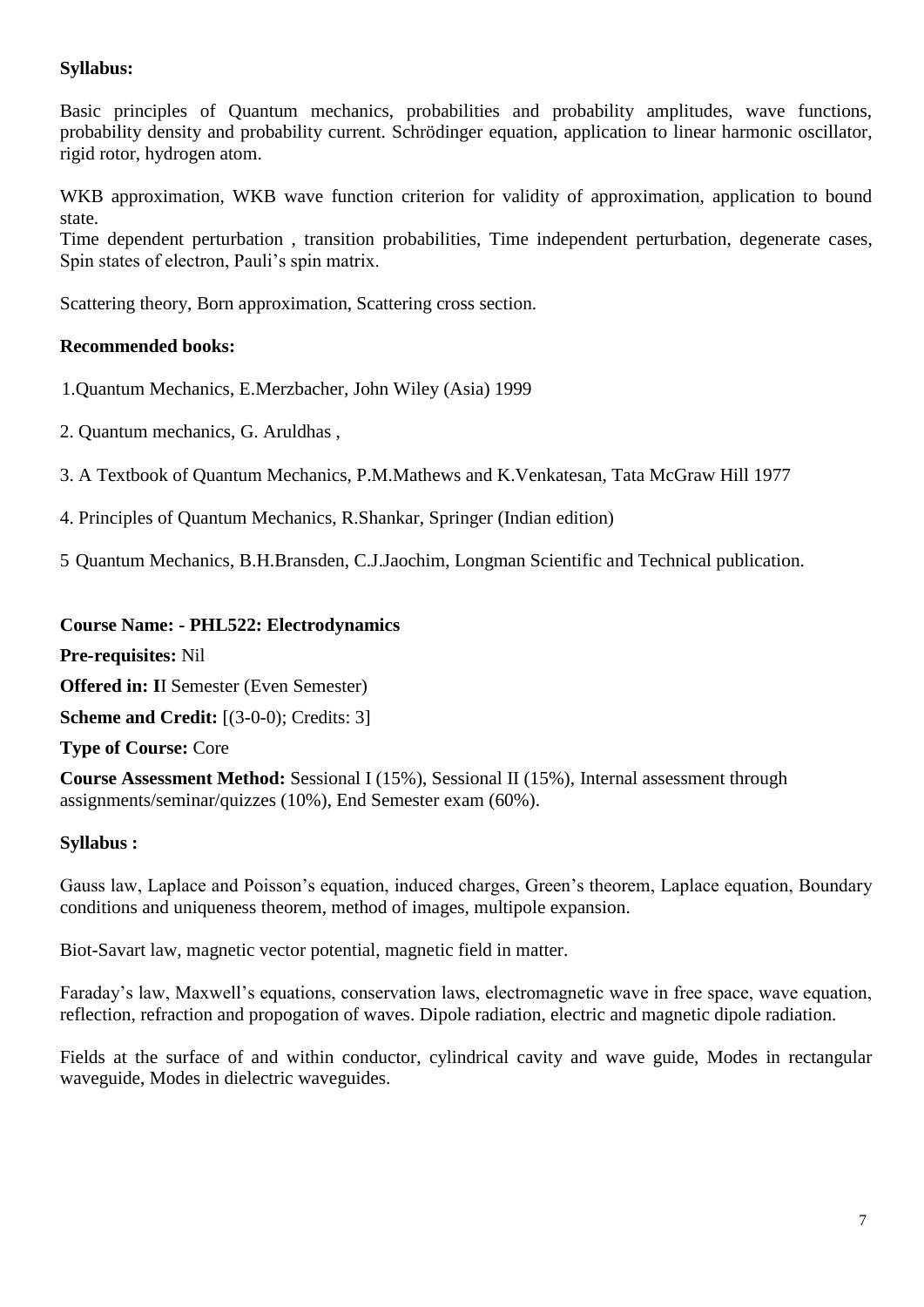Recommended Books:

- 1. Classical Electrodynamics, J.D. Jackson, 3rd edition., Wiley, 1999.
- 2. Introduction to Electrodynamics, D.J. Griffiths, 3rd edition, PHI, 2011
- 3. Classical Electricity and Magnetism, W.K.H. Panofsky and M. Phillips, 2nd ed.,Addison- Wesley, 1962.
- 4. Electricity and magnetism, A.S.Mahajan,A.A.Rangwala, Tata McGraw Hill publishing company limited

#### **Course Name: - PHL523 : Electronics-II**

**Pre-requisites:** Nil

**Offered in: I**I Semester (Even Semester)

**Scheme and Credit:** [(3-0-0); Credits: 3]

**Type of Course:** Core

**Course Assessment Method:** Sessional I (15%), Sessional II (15%), Internal assessment through assignments/seminar/quizzes (10%), End Semester exam (60%).

#### **Syllabus:**

IC fabrication

MOSFET characteristics, Homojunction and heterojunction devices, Microprocessor and Microcontroller basics.

Data interpretation and analysis. Precision and accuracy, error analysis, propagation of error,

Least squares fittings, Measurement and control, Signal conditioning and recovery.

Fourier transforms, lock-in detector, box-car integrator, Modulation techniques.

Photodiodes, LEDS, solar cells.High frequency devices

#### **Recommended books:**

1. Microprocessor architechture, Programming and Applications with 8085/8086, R.S.Gaonkar , Wiley Eastern

2. Physics of semiconductor Devices,s.M.Sze, Third edition, Wiley

3.Semiconductor Physics and Devices, S.S.Islam, Oxfod University Press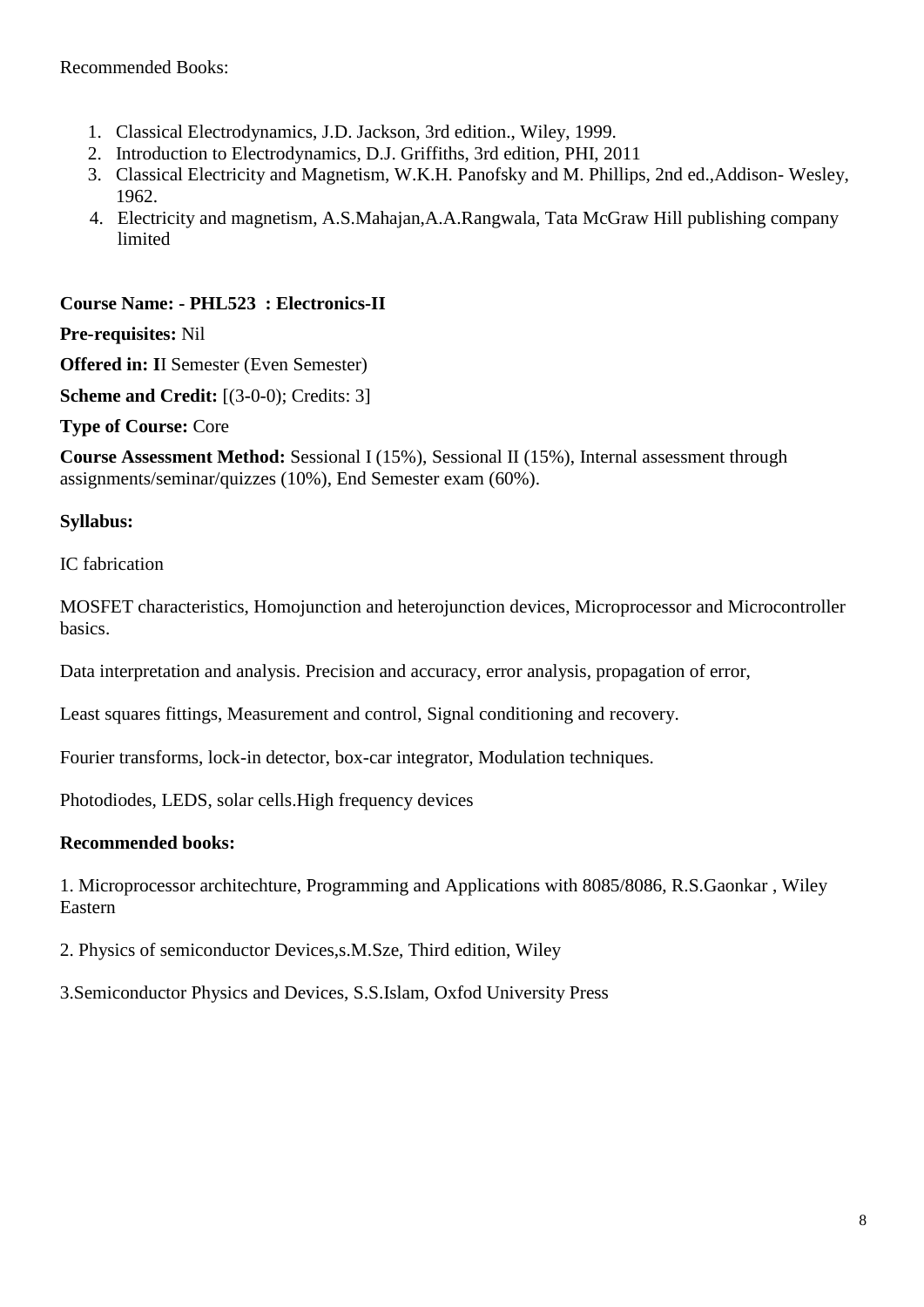**Course Name: PHL524 : Statistical Mechanics**

**Pre-requisites:** Nil

**Offered in:** II Semester (Even Semester)

**Scheme and Credit:** [(3-0-0); Credits: 3]

**Type of Course:** Core

**Course Assessment Method:** Sessional I (15%), Sessional II (15%), Internal assessment through assignments/seminar/quizzes (10%), End Semester exam (60%).

## **Syllabus:**

First law, second law, entropy, Thermodynamic potential, Maxwell relations, chemical potential , Phase equilibria.

Macro & micro state, phase space, density distribution in phase space, micro canonical, canonical and grand canonical ensembles, partition function, free energy, calculation of thermodynamic quantities.

Classical statistical mechanics, Postulates, derivation of thermodynamic laws, equipartition theorem, classical ideal gas, Gibbs paradox, statistics of paramagnetism.

Quantum Statistics, Postulates, density matrix, ensemble, Third Law of Thermodynamics,

ideal gases, Liovillie's theorem. Equilibrium condition, classification of phase transitions, phase diagram, Claussius- Clapeyron equation, Van-der-Walls equation, second order phase transition, Ginzberg – Landau theory, Ising

model, ferromagnetism, law of mass action, diffusion , Brownian motion.

Maxwell – Boltzmann, Bose – Einstein, Fermi – Dirac distributions, Bose condensation, and introduction to non-equilibrium processes.

## **Recommended Books:**

- 1.Statistical mechanics , Kerson Huang , Wiley India
- 2. Fundamentals of Statistical mechanics, B.B. Laud, New Age International
- 3. Statistical Physics, F Reif, Berkley Physics Course, Vol 5
- 4. Statistical Thermodynamics, M.C.Gupta, New Age International
- 5.Statistical Mechanics, J.K.Bhattacharya, Narosa publishing house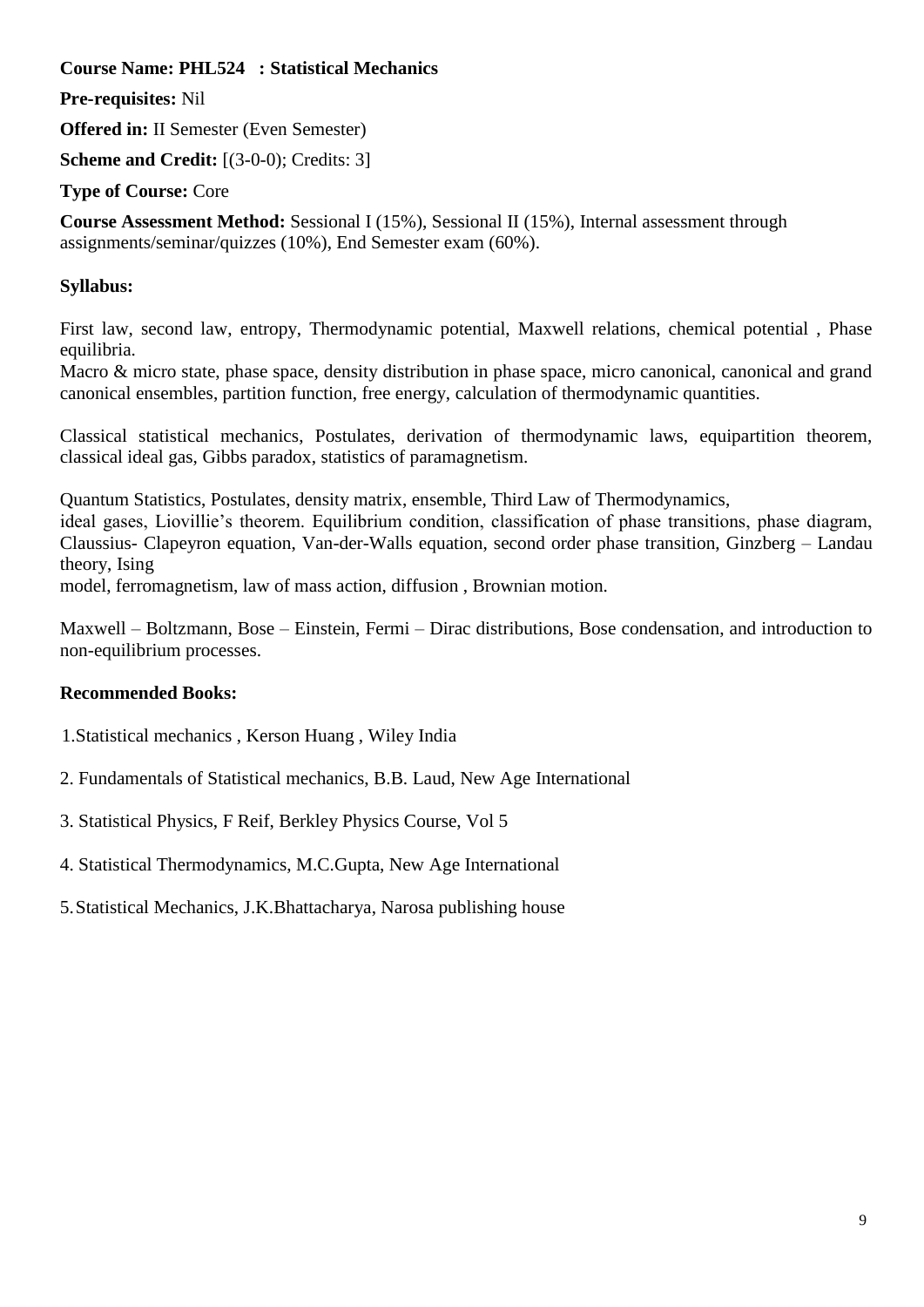#### **Course Name: PHL525 : THIN FILM TECHNIQUES**

**Pre-requisites:** Nil

**Offered in:** II Semester (Even Semester)

**Scheme and Credit:** [(3-0-0); Credits: 3]

**Type of Course:** Core

**Course Assessment Method:** Sessional I (15%), Sessional II (15%), Internal assessment through assignments/seminar/quizzes (10%), End Semester exam (60%).

## **Syllabus:**

I) Thin Film Deposition

Brief introduction regarding different methods for thin film formation (Physical and chemical), nucleation and growth mechanism .

Chemical Methods:

II) Chemical bath deposition (CBD) method: Introduction, experimental set-up, basic requirements, basic mechanisms: ion-by-ion, hydroxide cluster and complex decomposition mechanism, deposition from acidic bath, effect of stirring, advantages and disadvantages, a case study of CdS deposition, size quantization in CD films. Brief idea about SILAR (Successive ionic layer adsorption and reaction) method, advantages over CBD.

III) Electrochemical deposition: Introduction, principle, Faradays laws of electrolysis, experimental set-up, electrode, electrolyte, additives, power supply, substrate, Classification of elctrodeposition: potentiostatic, galvanostatic and cyclic voltametry, Steps involved in electrodeposition process, Over potential term, nucleation and growth mechanism, advantages and disadvantages, a case study.

IV) Spray Pyrolysis: Principle, experimental set-up, preparative parameters: influence of temperature, precursor's solution, Model for films deposition: Atomization of precursor's solution, Aerosol transport, decomposition of precursor, advantages and disadvantages, a case study of SnO2 deposition.

V)Spin Coating: Introduction, experimental set-up, Modeling spin coating, advantages and disadvantages, a case study.

Physical methods: Introduction physical vapor deposition (PVD) and Chemical Vapor deposition (CVD) VI) Evaporation Methods: Thermal Evaporation (vacuum evaporation), Flash evaporation, Laser evaporation, Molecular beam epitaxy

VII) Chemical Vapor Deposition: Basic aspects of CVD, reactions in CVD, Types of CVD: atmospheric pressure, low pressure, plasma enhanced CVD.

VII) Sputtering: Basic principle of sputtering process, brief regarding triode sputtering, ion beam sputtering Reference books:

1. Thin Film Phenomenon, K. L. Chopra, Mc Graw Hill, 1969.

- 2. Hand Book of Thin Film Technology, L. I. Maissel and R. Glang Mc Graw Hill, 1969
- 3. Thin Film Processes. J. L. Vossen and W. Kem, (Academic Press, 1978)
- 4. The Material Science of Thin Films, M. Ohring (Academic Press, 1972)
- 5. Chemical Solution Deposition of semiconductor Films, Gary Hodes, Marcel Dekker Inc
- 6. Thin Film Deposition Using Spray Pyrolysis, J. Electroceramics, 14 (2005) 103-111
- 7. Preparation of Thin Films, Joy George, Marcel Dekker, Inc.
- 8. Handbook of semiconductor electrodeposition, R.K.Pandey, S.N.Sahu, S.Chandra

9. Spin Coating for rectangular substrates, A Thesis written by G. A. Luurtesema, University of California, Berkeley, 1997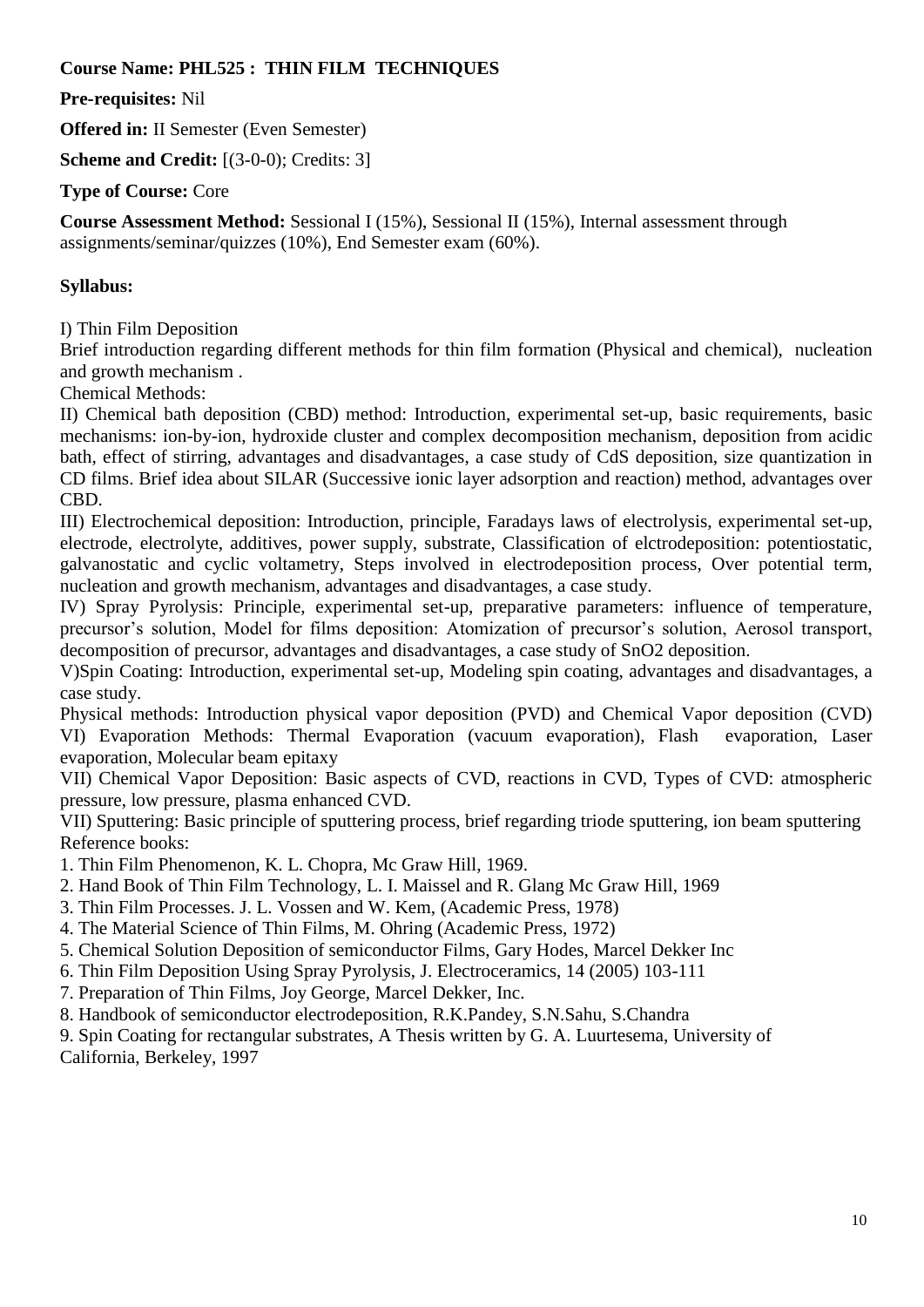**Course Name: PHL531 : Solid State Physics Pre-requisites:** Nil **Offered in:** III Semester (Odd Semester) **Scheme and Credit:** [(3-0-0); Credits: 3] **Type of Course:** Core

**Course Assessment Method:** Sessional I (15%), Sessional II (15%), Internal assessment through assignments/seminar/quizzes (10%), End Semester exam (60%).

## **Syllabus:**

Crystal structure, Bravais lattice, crystal diffraction, concept of reciprocal lattice, bonding of solids, Defects in Solids, Phonons, lattice specific heat.

Free electron theory, Drude model of electrical and thermal conductivity, Electrons in periodic lattice, Bloch theorem, Band theory, Kronig-Penney model, Classification of solids.

Hall Effect, Effective mass, mobility, Einstein's relation, Generation –Recombination, continuity equation.

Superconductivity, Critical Magnetic field and critical current density, Meissner Effect, type-I and type-II superconductors, London's equations, Thermodynamics of the superconducting state, Entropy and Specific heat in the superconducting state, Ginzburg Landau Theory of superconductivity, BCS theory of superconductivity, Josephson junction.

#### **Recommended Books:**

- 1. Introduction to solid state physics, Charles Kittel, John Wiley and Sons.
- 2. Solid state physics, A. J. Dekkar, Prentice Hall of India.
- 3. Solid state physics, C.M.Srivastava.
- 4. Elementary Solid State Physics Principles and Applications: M. Ali Omar
- 5. Solid State Physics: S.O. Pillai.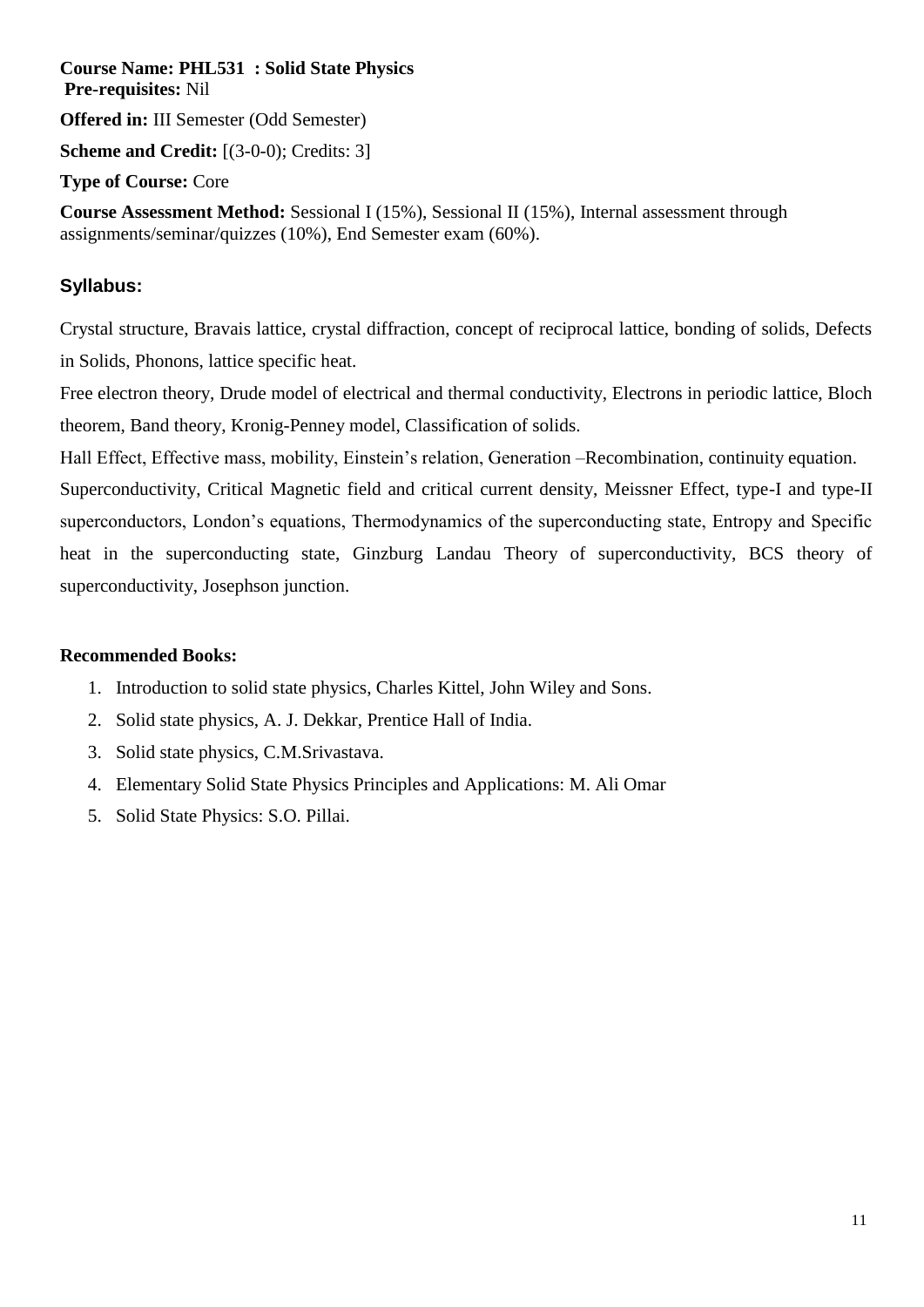**Course Name: PHL532: Atomic and Molecular Physics** 

**Pre-requisites:** Nil

**Offered in:** III Semester (Odd Semester)

**Scheme and Credit:** [(3-0-0); Credits: 3]

**Type of Course:** Core

**Course Assessment Method:** Sessional I (15%), Sessional II (15%), Internal assessment through assignments/seminar/quizzes (10%), End Semester exam (60%).

## **Syllabus :**

Vector model of atoms, term for equivalent and non-equivalent electron atoms, Hyperfine structure and width of spectral line, Spectra of alkali metals, Helium Atom Normal and anomalous Zeeman Effect, Paschen –Back effect,

Stark effect, line broadening mechanism, rotation and vibrational spectra of molecules.

Electronic spectra of molecules, Frank-Condon Principle, dissociation energy, rotational fine structure of electronic vibration transitions, Raman spectra Characterization techniques: NMR spectroscopy, ESR spectroscopy.

Lasers, Theory of optical resonant cavity, Q- switching and mode locking in Lasers, different types of Lasers.

Recommended Books:

1. Atomic Spectra,H.D.White , Tata McGraw Hill Publication.

2. Molecular structure & spectroscopy, G.Aruldhas; Prentice – Hall of India, New Delhi(2001)

3. Fundamentals of molecular spectroscopy, Colin N.Banwell & Elaine M.McCash, TataMcGraw –Hill publishing company limited, Fourth edition(2002).

4. Quantum Physics of atoms, molecules, solids nuclei & particles, Robert Eisberg, Robert Resnick, Second edition, John Wiely & sons(Asia) Ltd.(1985)

5.Physics of atoms and molecules, Bransden, Joachim, Longman publishing group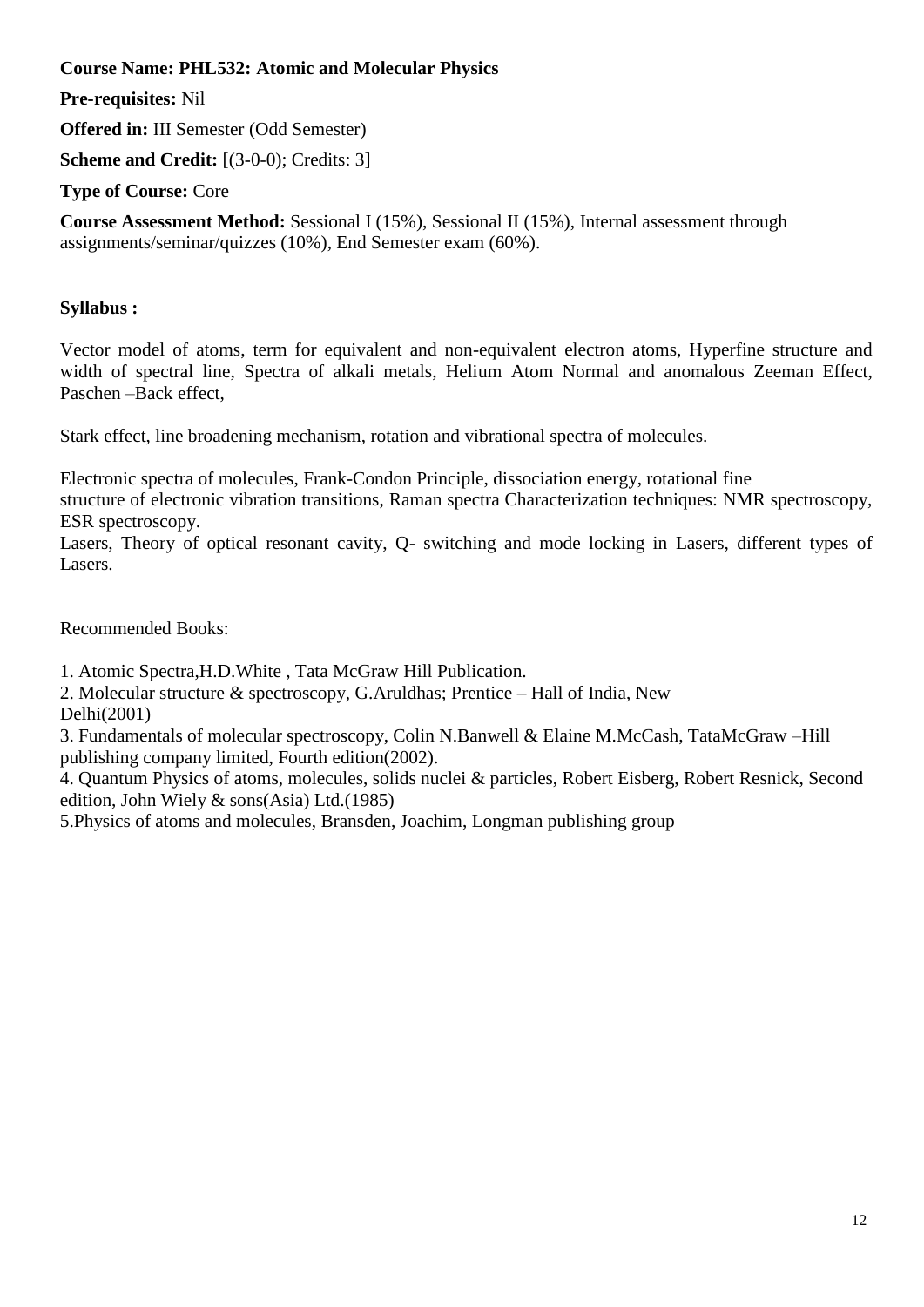**Course Name: PHL533 :Materials Science**

**Pre-requisites:** Nil

**Offered in:** III Semester (Odd Semester)

**Scheme and Credit:** [(3-0-0); Credits: 3]

**Type of Course:** Core

**Course Assessment Method:** Sessional I (15%), Sessional II (15%), Internal assessment through assignments/seminar/quizzes (10%), End Semester exam (60%).

## **Syllabus :**

Introduction to materials. The phase rule, single component system, Binary Phase diagrams Microstructural changes

during cooling, Lever Rule, Some typical phase diagrams, Time scale for phase changes, nucleation and growth, nucleation kinetics, growth kinetics and overall kinetics, Applications, Solidification and crystallization, the glass transition.

Fick's laws and their solutions, the Kirkendall effect, mechanisms of diffusion.

Types of polarization, complex dielectric constant, polar and non-polar materials, Dielectric breakdown, piezoelectricity, ferroelectricity, electroceramics, multilayer capacitors.

Magnetic parameters, classification of magnetic materials, Ferromagnetic materials, ferrites,

Applications of magnetic materials, Multiferroics

### **Recommended Books:**

1. Materials Science and engineering: a first course, V. Raghavan fifth Edition(Prentice-Hall of India)2004.

2. Materials Science and Engineering – An Introduction, W.D. Callister Jr. (John Wiley & Sons,)1991.

3. Materials Science, J. C. Anderson, K. D. Leaver, R.D. Rawlings and J.M. Alexander, 4<sup>th</sup> Edition, Chapman & Hall (1994).

4. Electrical Properties of Materials , seventh Edition l.Solymar and D. Walsh (Oxford Univ.Press Indian Edition) 2006

5. Essentials of Materials Science and Engineering, Askeland, Pradeep Phule, Thomson learning (India Edition)

6. Principles of Materials Science and Engineering, William Smith, McGraw-Hill Publication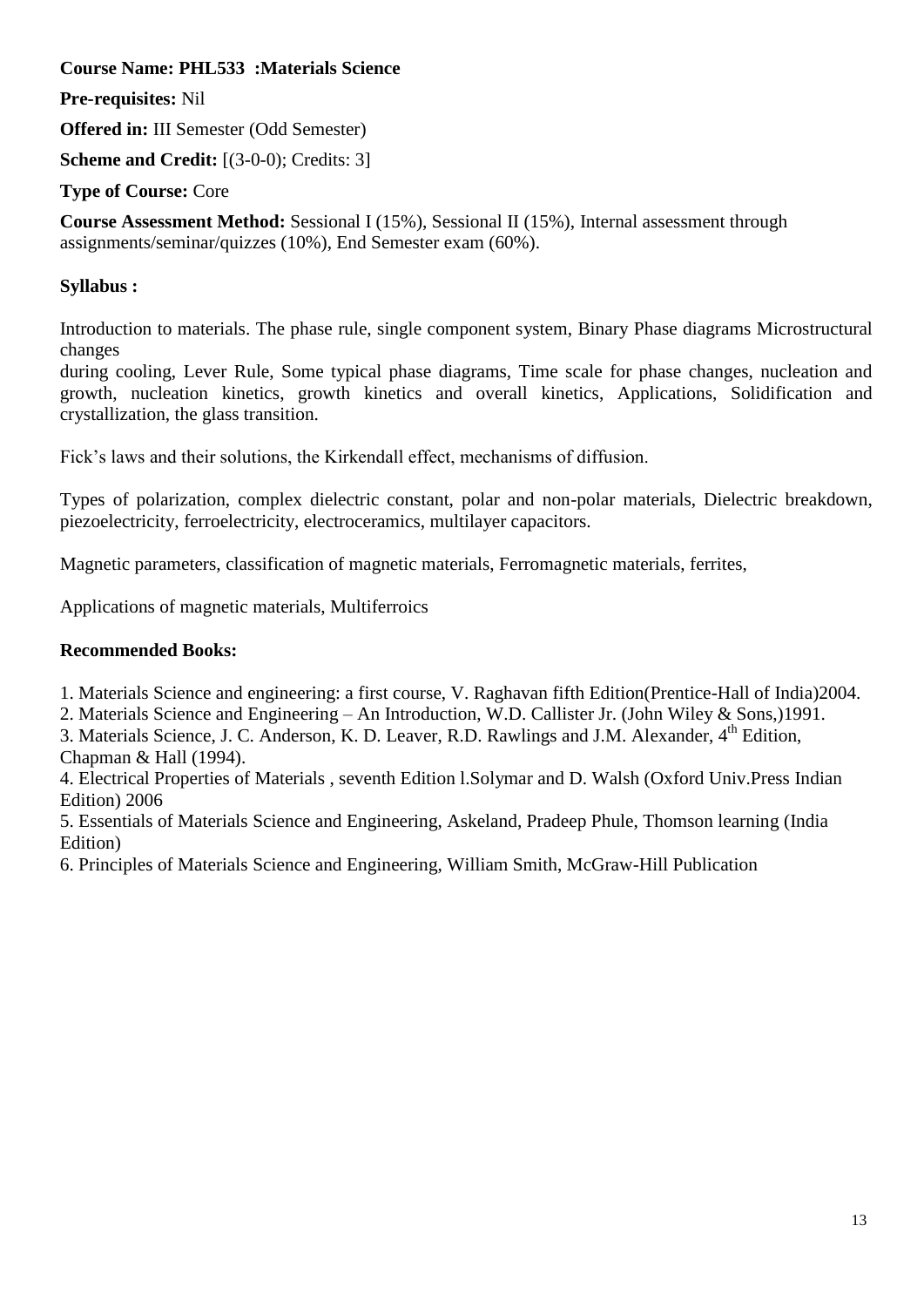#### **Course Name: PHL534 : Nuclear and particle physics**

**Pre-requisites:** Nil

**Offered in:** IV Semester (Even Semester)

**Scheme and Credit:** [(3-0-0); Credits: 3]

**Type of Course:** Core

**Course Assessment Method:** Sessional I (15%), Sessional II (15%), Internal assessment through assignments/seminar/quizzes (10%), End Semester exam (60%).

#### **Syllabus:**

Basic nuclear properties: size, shape and charge distribution, spin and parity, binding energy, semi empirical formula, liquid drop model.

Nature of nuclear force, form of nucleon-nucleon potential, charge independence and charge symmetry of nuclear forces. Deuteron problem.

Evidence of Shell structure, single particle shell model, its validity and limitations, Rotational spectra, elementary ideas of alpha, beta and gamma decays and their selection rules, fission and fusion.Nuclear reactions, reaction mechanism, compound nuclei and direct reactions.

Classification of fundamental forces , Elementary Particles and their Quantum numbers, Gellmann-Nishijima formula, Quark model, baryons and mesons, C, P, T invariance, Application of symmetry arguments to particle reactions, Parity non-conservation in weak interaction, Relativistic kinematics.

Recommended Books :

- 1. Kenneth S. Krane, Introductory Nuclear Physics, Wiley, New York, 1988
- 2. Atomic and Nuclear Physics, S.N.Ghoshal , Vol. 2., S.Chand publication
- 3. Introduction to high Energy Physics, P.H. Perkins, Addison-Wesley, London, 1982.
- 4. Introduction to Elementary Particles, D. Griffiths, Harper and Row, New York, 1987.
- 5. Introductory nuclear physics, Y.R. Waghmare, Oxford IBH, Bombay, 1981.
- 6. Nuclear Physics, Kapaln, 2nd addition, Narosa, Madras, 1989.
- 7. Introduction to Nuclear Physics, F.A. Enge, Addison-Wesley, 1975
- 8. Nucleon interaction, G.E. Brown and A.D. Jackson, North-Holland, Amsterdam, 1976.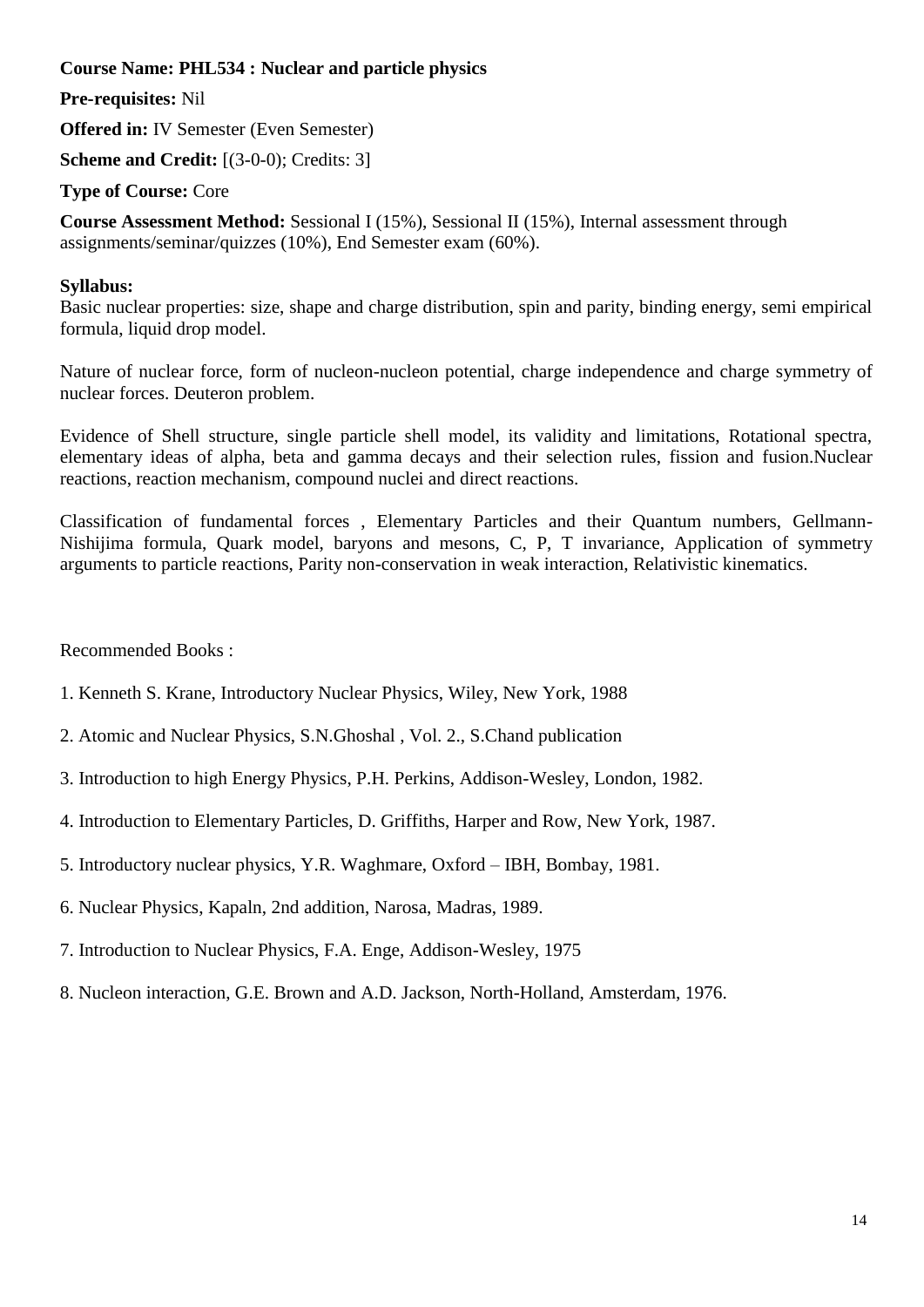**Course Name: PHL536 : Characterization of Materials** 

**Pre-requisites:** Nil

**Offered in:** III Semester (Odd Semester)

**Scheme and Credit:** [(3-0-0); Credits: 3]

**Type of Course:** Elective

**Course Assessment Method:** Sessional I (15%), Sessional II (15%), Internal assessment through assignments/seminar/quizzes (10%), End Semester exam (60%).

## **Syllabus:**

Generation of X-rays, Moseley's law, Absorption of X-rays, Absorption edge, Diffraction intensity, structure factor, Powder method, Rotation method, Filter, detectors and counters.

X- ray characterization of single crystal, polycrystalline, thin films, super-lattices and nanomaterials. Determination of crystal structure, lattice parameter and strain (Tensile and compressive), XRF

Basics electron diffraction. Basic principles of Scanning and Transmission electron microscope. Working and construction of Scanning electron microscope, electron gun, field emission, resolution, types of scans: line scan and area scan. Basics of EDS, Sample preparation, Factors influencing image. Working and construction of transmission electron microscope, analysis of image.

Principles and working of DTA, DSC, TGA and Dialtometry.

Basics UV- Visible Spectroscopy, Photoluminiscence, FTIR and Raman Spectroscopy.

Resistivity/Sheet Resistance of Semiconductors, Basics of linear four probe and Van der Pauw methods, I- V

characteristics of metal – semiconductor, Thermoelectric measurements.

## **Recommended Books:**

- 1. Elements of X- ray diffraction, B.D. Cullity, Addison- Wesely Publishing company, 1956.
- 2. Transmission electron microscopy: A text book of Materials Science, David Williams and C.B.Carter, 2009.
- 3. Scanning Electron Microscopy: Physics of Image Formation and Microanalysis: Ludwig Reimer, 1998.
- 4. Introduction to Thermal Analysis Techniques and Applications, Brown and M Ewert, 2001.
- 5. Electrical characterization of semiconductor materials and devices, M. Deen and F. Pascal, 2007.
- 6. Electrical Properties of Materials, D. Walsh and L. Solymar, 7th Edition, 2007.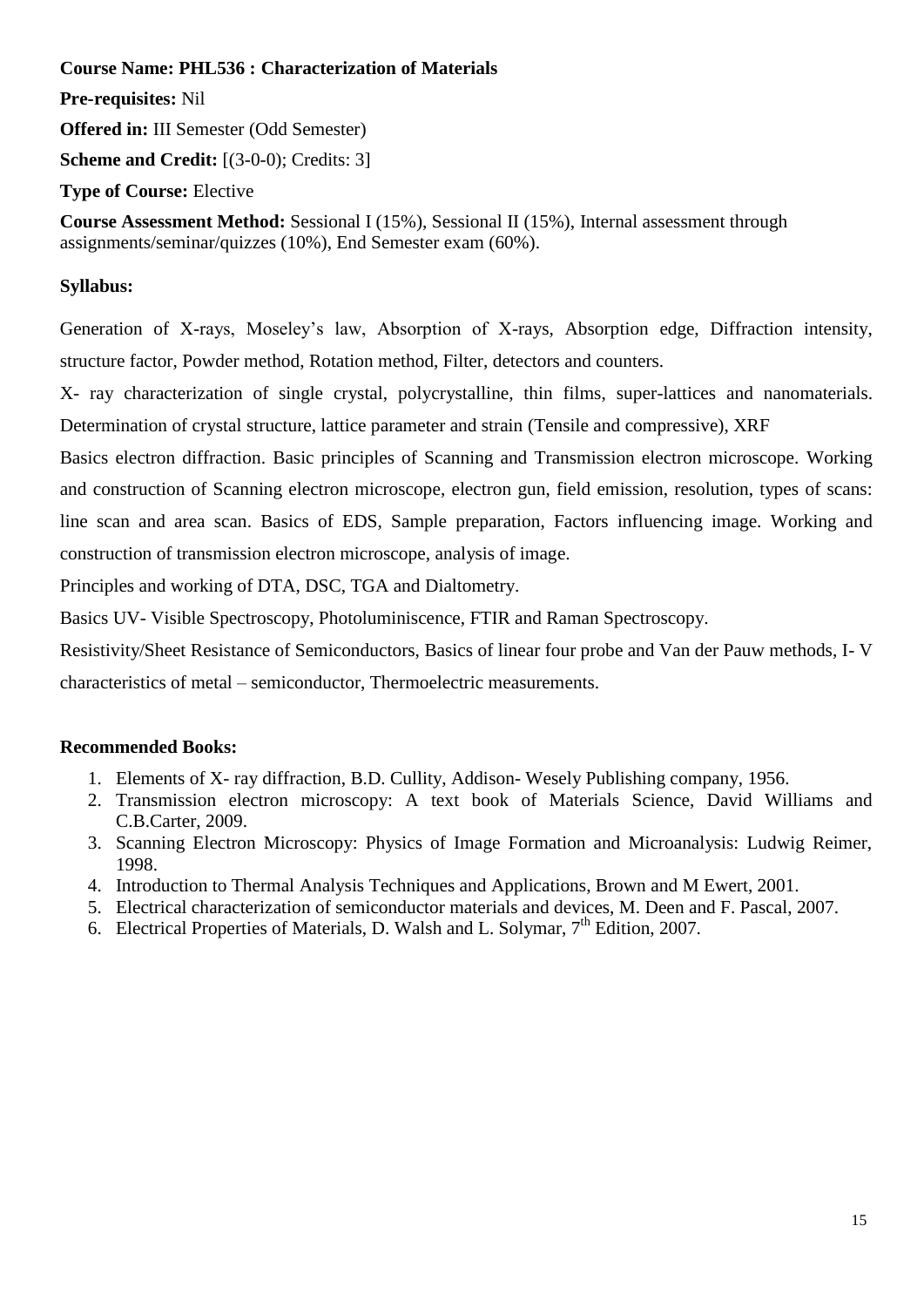#### **PHP – 536: Characterization of Materials Laboratory (0 – 0 - 4)**

Set of experiments based on above syllabus.

#### **Course Name: PHL537 : Nanomaterials**

**Pre-requisites:** Nil

**Offered in:** IV Semester (Even Semester)

**Scheme and Credit:** [(3-0-0); Credits: 3]

**Type of Course:** Core

**Course Assessment Method:** Sessional I (15%), Sessional II (15%), Internal assessment through assignments/seminar/quizzes (10%), End Semester exam (60%).

#### **Syllabus :**

Basic concept, quantum mechanical view of nanomaterials, surface energy, electrostatic stabilization, Zerodimensional, one - dimensional and two- dimensional nanomaterials.

Synthesis of nanomaterials by physical methods, chemical methods, biological methods. structural characterization of nanomaterials : XRD, SAXS, SEM, TEM, SPM, gas adsorption, optical spectroscopy Electrical, optical, mechanical and magnetic properties of nanomaterials, applications of nanomaterials

Special nanomaterials: CNT, zeolites, aerogels, oxide polymer structure, porous silicon, Zno nanotube.

Recommended Books:

1. Nanostructures and nanomaterials Synthesis, properties and applications, Guozhong Cao, Imperical college press

2. Fundamentals and applications of nanomaterials, Zhen Guo Li Tan, Artech House (2009)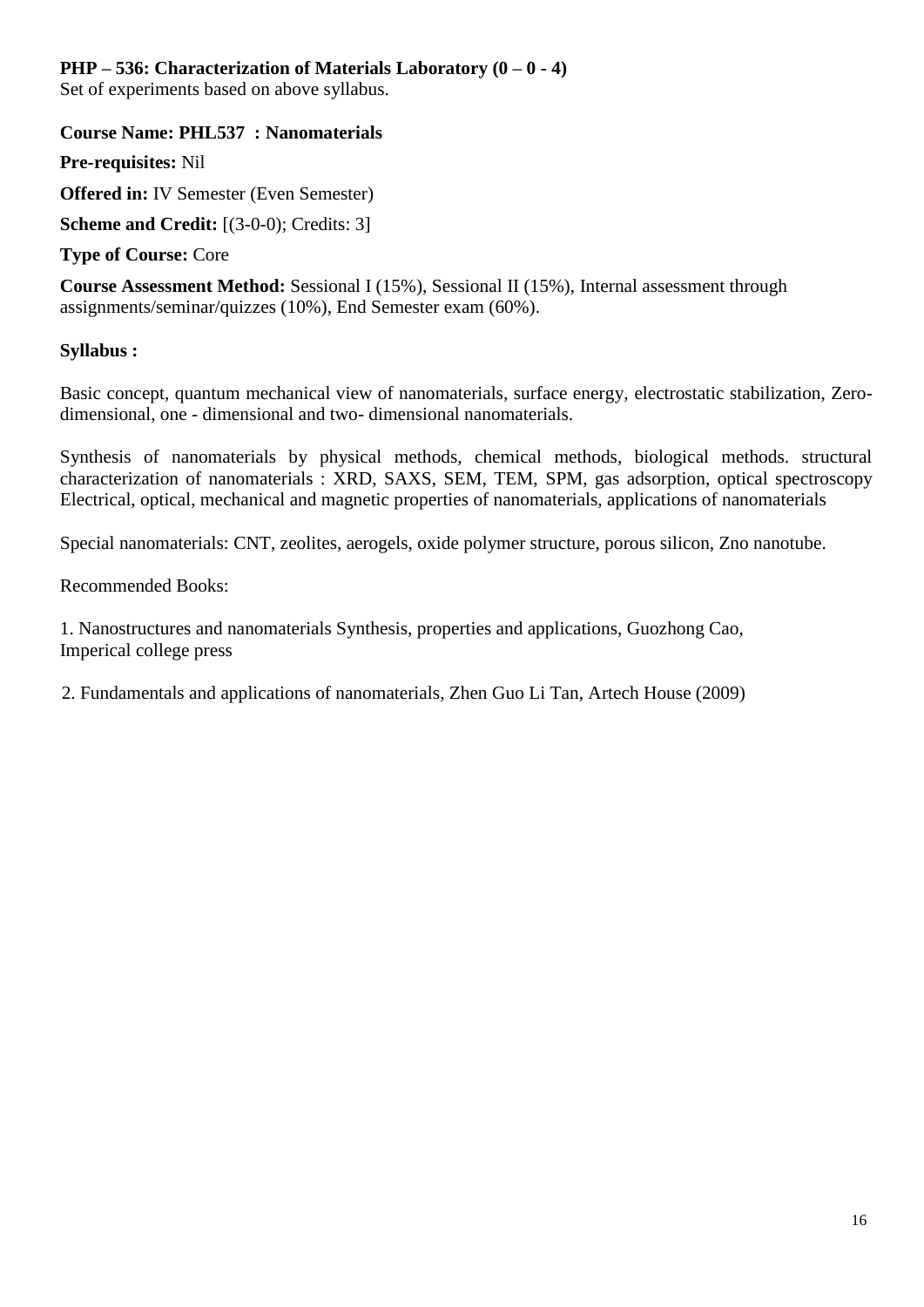**Course Name: PHP-515 General Physics Lab**

**Offered in:** I Semester (Odd Semester)

**Scheme and Credit:** [(0-0-6); Credits: 3]

**Type of Course:** Core

**Course Assessment Method:** Continuous Evaluation

#### **List Of Experiments**

- 1) To Study Plank's Constant using LED .
- 2) To Study I-V Characteristics of CdS Photo-resistor at constant irradiance and to measure Photocurrent as a function of irradiance at constant voltage
- 3) To Study of Faraday's Effect (Magneto Optics Effect) Apparatus using LASER and to find Verdet's Constant.
- 4) To determine refractive Index of Glass Plate by using Brewster's angle Apparatus
- 5) To determine resistivity of very low and high resistivity of different samples by using

4-Probe setup ( Research Model):

- 6) To determine the Elastic Constants of Glass by Cornu's Interference Apparatus : Young's modulus and Poisson's ratio using Interference method
- 7) To find the velocity of Ultrasonic wave, Bulk Modulus, Compressibility of the given liquid by using Ultrasonic Diffraction Apparatus Laser Based ( Acousto-Optic Effect )
- 8) To verify Magnetic moment constant Bohr Magneton and fundamental constant using Zeeman Effect Apparatus ( Fabri-Perot Etalon)
- 9) To find excitation potential of electrons using Neon tube by Franck –Hertz's method (

data logger).

- 10) To determine e/m of electron with the help of magnetron valve .
- 11) Transmission of AC voltage through coaxial cable & optical fiber using optical fiber communication kit.
- 12) Dependence of Solar Cell I-V Characteristics on Light Intensity and Temperatur**e**
- 13) Dark and Illuminated Current-Voltage Characteristics of Solar Cell
- 14) Spectral Response Measurement of Solar cell.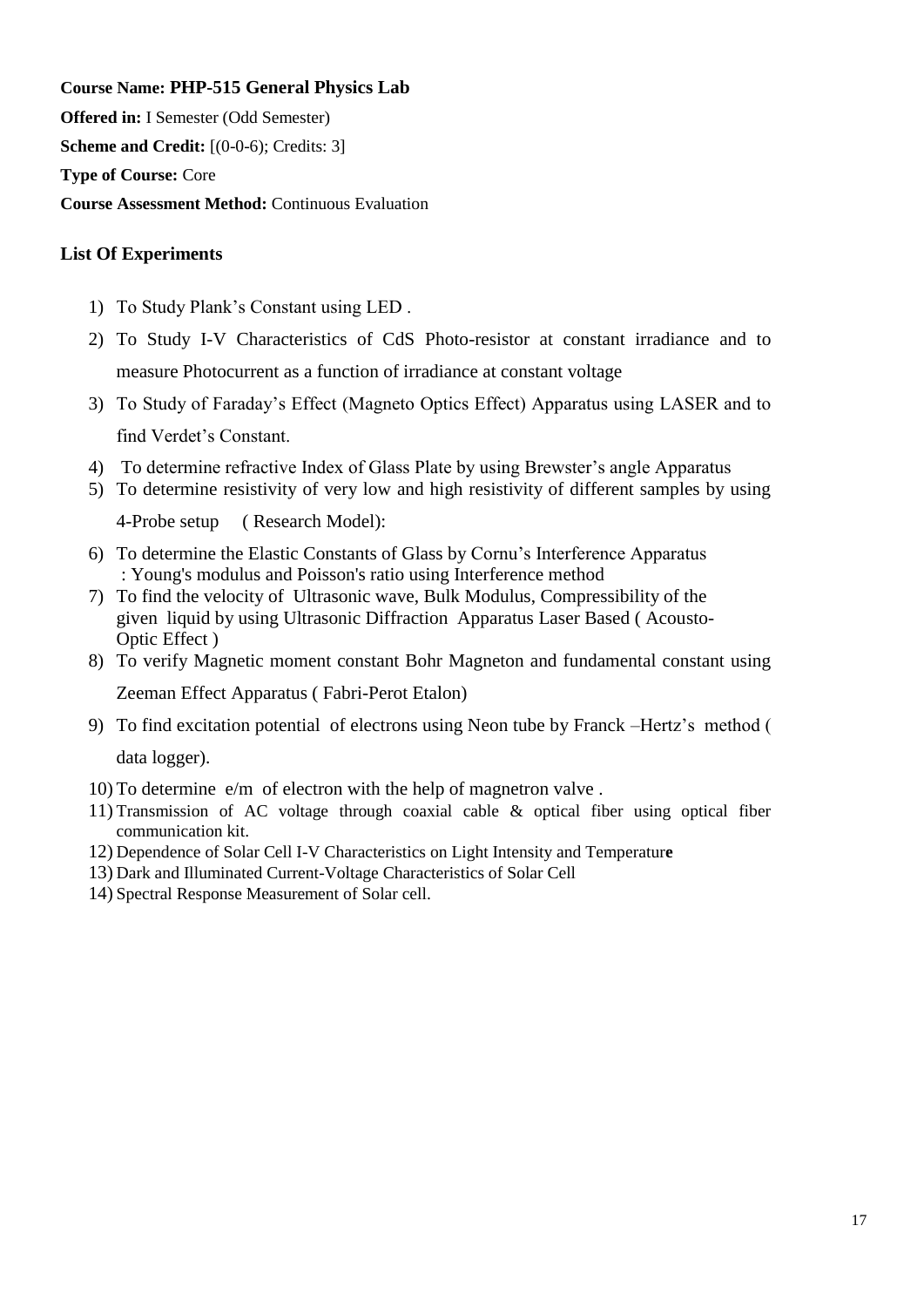**Course Name: PHP-533 Material Science Lab Offered in:** III Semester (Odd Semester) **Scheme and Credit:** [(0-0-4); Credits: 2] **Type of Course:** Core **Course Assessment Method:** Continuous Evaluation

#### **List Of Experiments**

- 1 To determine Magnetic Susceptibility of Paramagnetic Solution by Quincke's Tube.
- 2 To determine Magnetic Susceptibility of Solid Material by Gouy's Method.
- 3 To determine Lande's Factor of DPPH using Electron Spin Resonance Spectrometer.
- 4 To determine hall coefficient in Metals using Hall effect set up.
- 5 To study Thermoluminiscence of F-Centers in Alkali Halide Crystals.
- 6 To study the dependence of Hall Coefficient on temp. of semiconductor sample.
- 7 To study the variation of dielectric constant of PZT sample with temperature and to determine its curie temperature.
- 8 To study the variation of energy loss of ferromagnetic materials with temperature and to determine its curie temperature.
- 9 To study Meissner Effect and determine Critical Temp. using Superconductivity Kit.
- 10 To plot B-H Curve for given samples.
- 11 To determine resistivity and energy band gap of semiconductors using Four Probe method.
- 12 To determine the dielectric constant of the given solid and liquid dielectrics (Bakelite, glass, plywood, PZT and aromatic compounds).
- 13 To find the conductivity of given samples by Kelvin's bridge method.